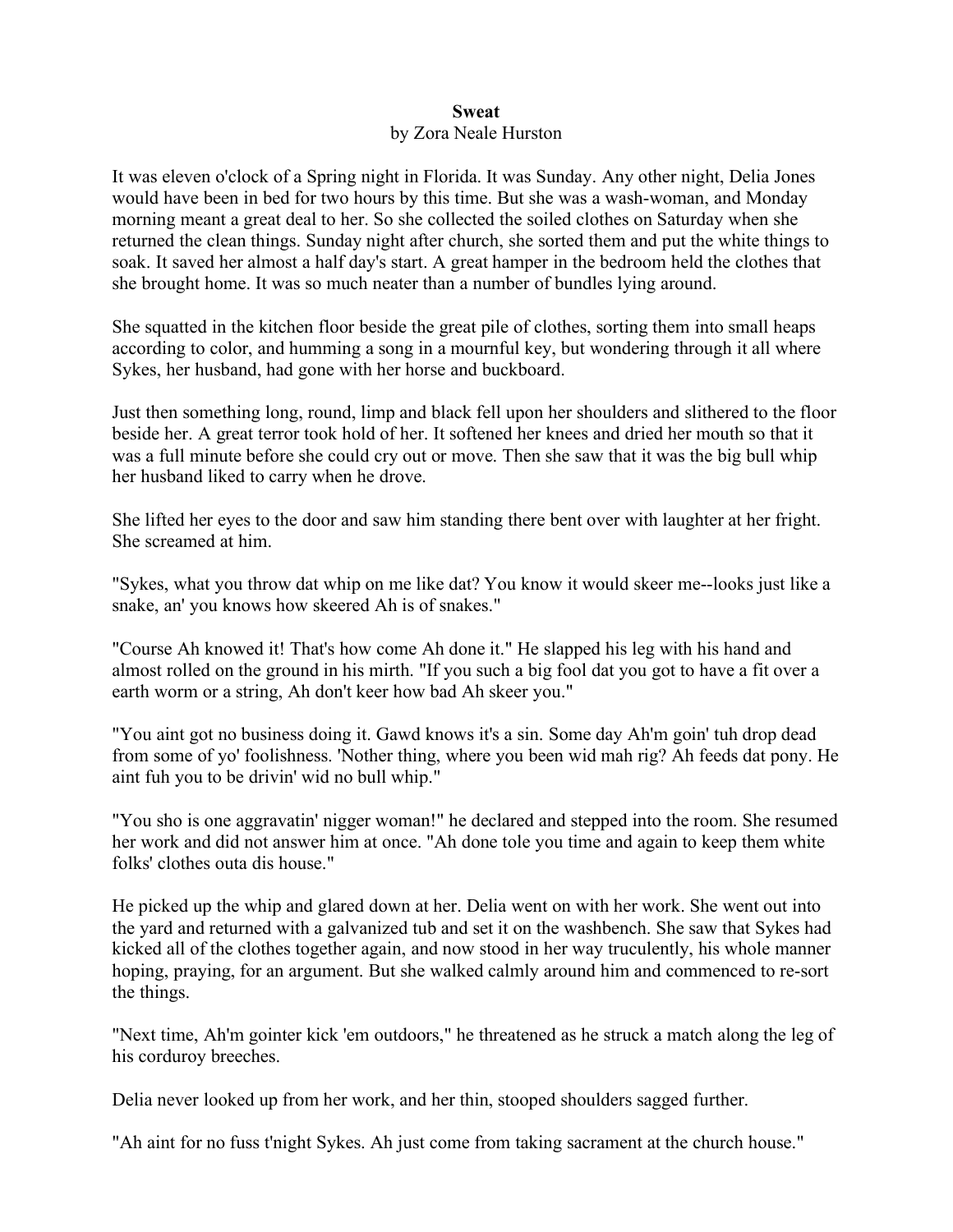He snorted scornfully. "Yeah, you just come from de church house on a Sunday night, but heah you is gone to work on them clothes. You ain't nothing but a hypocrite. One of them amencorner Christians--sing, whoop, and shout, then come home and wash white folks clothes on the Sabbath."

He stepped roughly upon the whitest pile of things, kicking them helter-skelter as he crossed the room. His wife gave a little scream of dismay, and quickly gathered them together again.

"Sykes, you quit grindin' dirt into these clothes! How can Ah git through by Sat'day if Ah don't start on Sunday?"

"Ah don't keer if you never git through. Anyhow, Ah done promised Gawd and a couple of other men, Ah aint gointer have it in mah house. Don't gimme no lip neither, else Ah'll throw 'em out and put mah fist up side yo' head to boot."

Delia's habitual meekness seemed to slip from her shoulders like a blown scarf. She was on her feet; her poor little body, her bare knuckly hands bravely defying the strapping hulk before her.

"Looka heah, Sykes, you done gone too fur. Ah been married to you fur fifteen years, and Ah been takin' in washin' for fifteen years. Sweat, sweat, sweat! Work and sweat, cry and sweat, pray and sweat!"

"What's that got to do with me?" he asked brutally.

"What's it got to do with you, Sykes? Mah tub of suds is filled yo' belly with vittles more times than yo' hands is filled it. Mah sweat is done paid for this house and Ah reckon Ah kin keep on sweatin' in it."

She seized the iron skillet from the stove and struck a defensive pose, which act surprised him greatly, coming from her. It cowed him and he did not strike her as he usually did.

"Naw you won't," she panted, "that ole snaggle-toothed black woman you runnin' with aint comin' heah to pile up on mah sweat and blood. You aint paid for nothin' on this place, and Ah'm gointer stay right heah till Ah'm toted out foot foremost."

"Well, you better quit gittin' me riled up, else they'll be totin' you out sooner than you expect. Ah'm so tired of you Ah don't know whut to do. Gawd! how Ah hates skinny wimmen!"

A little awed by this new Delia, he sidled out of the door and slammed the back gate after him. He did not say where he had gone, but she knew too well. She knew very well that he would not return until nearly daybreak also. Her work over, she went on to bed but not to sleep at once. Things had come to a pretty pass!

She lay awake, gazing upon the debris that cluttered their matrimonial trail. Not an image left standing along the way. Anything like flowers had long ago been drowned in the salty stream that had been pressed from her heart. Her tears, her sweat, her blood. She had brought love to the union and he had brought a longing after the flesh. Two months after the wedding, he had given her the first brutal beating. She had the memory of his numerous trips to Orlando with all of his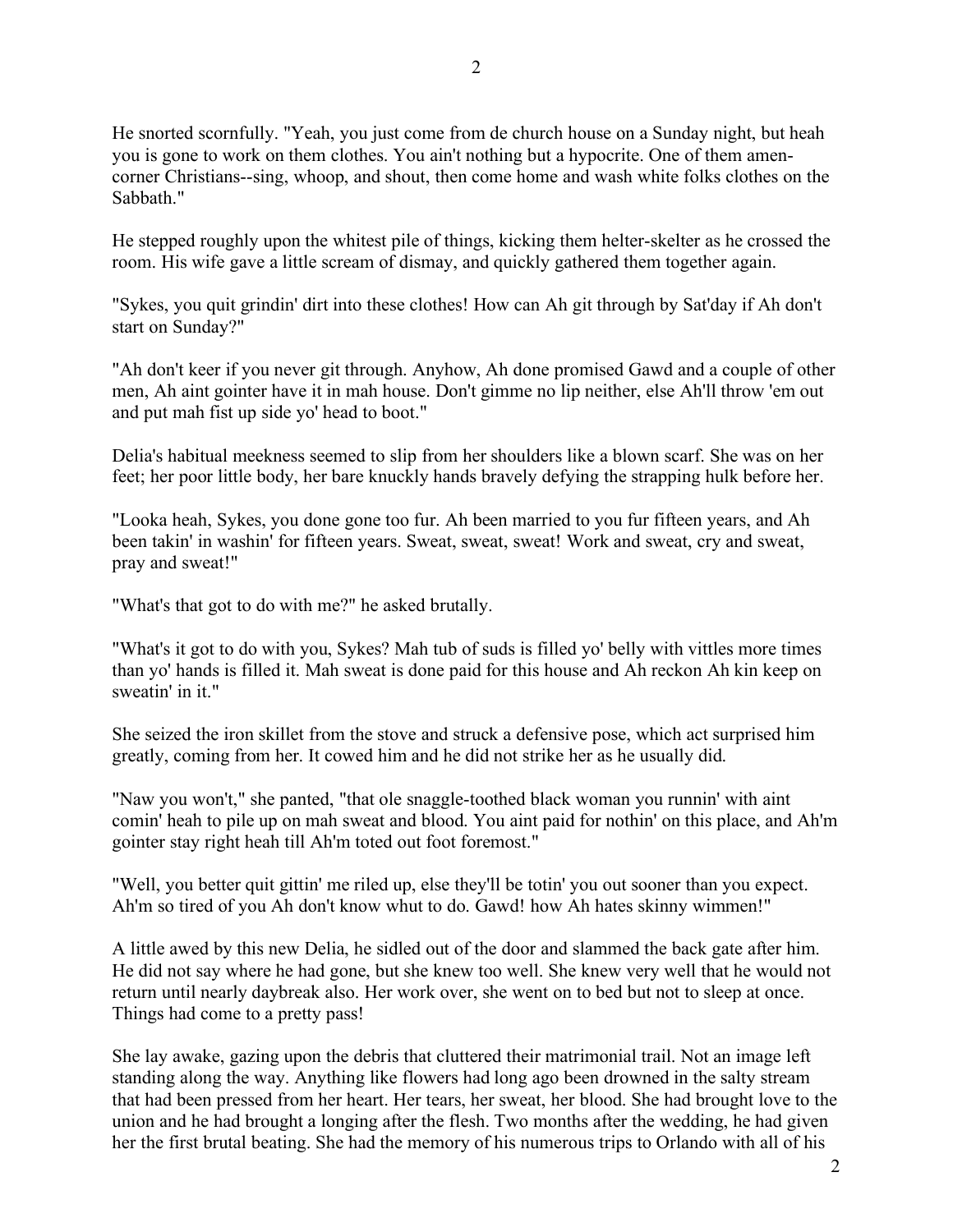3

wages when he had returned to her penniless, even before the first year had passed. She was young and soft then, but now she thought of her knotty, muscled limbs, her harsh knuckly hands, and drew herself up into an unhappy little ball in the middle of the big feather bed. Too late now to hope for love, even if it were not Bertha it would be someone else. This case differed from the others only in that she was bolder than the others. Too late for everything except her little home. She had built it for her old days, and planted one by one the trees and flowers there. It was lovely to her, lovely.

Somehow, before sleep came, she found herself saying aloud: "Oh well, whatever goes over the Devil's back, is got to come under his belly. Sometime or ruther, Sykes, like everybody else, is gointer reap his sowing." After that she was able to build a spiritual earthworks against her husband. His shells could no longer reach her. Amen. She went to sleep and slept until he announced his presence in bed by kicking her feet and rudely snatching the covers away.

"Gimme some kivah heah, an' git yo' damn foots over on yo' own side! Ah oughter mash you in yo' mouf fuh drawing dat skillet on me."

Delia went clear to the rail without answering him. A triumphant indifference to all that he was or did.

## \*\*\*\*\*

The week was as full of work for Delia as all other weeks, and Saturday found her behind her little pony, collecting and delivering clothes.

It was a hot, hot day near the end of July. The village men on Joe Clarke's porch even chewed cane listlessly. They did not hurl the cane-knots as usual. They let them dribble over the edge of the porch. Even conversation had collapsed under the heat.

"Heah come Delia Jones," Jim Merchant said, as the shaggy pony came 'round the bend of the road toward them. The rusty buckboard was heaped with baskets of crisp, clean laundry.

"Yep," Joe Lindsay agreed. "Hot or col', rain or shine, jes ez reg'lar ez de weeks roll roun' Delia carries 'em an' fetches 'em on Sat'day."

"She better if she wanter eat," said Moss. "Syke Jones aint wuth de shot an' powder hit would tek tuh kill 'em. Not to huh he aint. "

"He sho' aint," Walter Thomas chimed in. "It's too bad, too, cause she wuz a right pritty lil trick when he got huh. Ah'd uh mah'ied huh mahseff if he hadnter beat me to it."

Delia nodded briefly at the men as she drove past.

"Too much knockin' will ruin any 'oman. He done beat huh 'nough tuh kill three women, let 'lone change they looks," said Elijah Moseley. "How Syke kin stommuck dat big black greasy Mogul he's layin' roun wid, gits me. Ah swear dat eight-rock couldn't kiss a sardine can Ah done throwed out de back do' 'way las' yeah."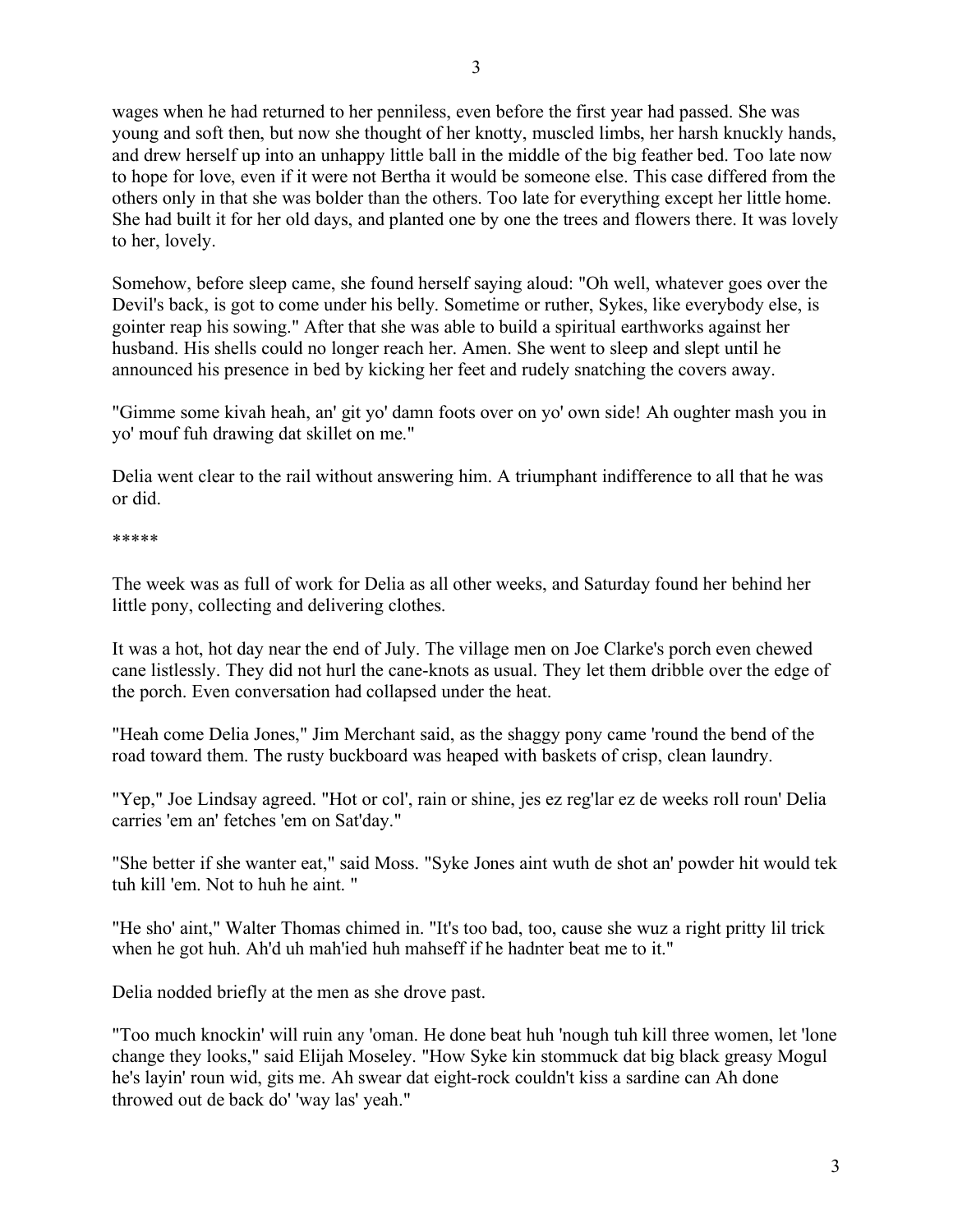"Aw, she's fat, thass how come. He's allus been crazy 'bout fat women," put in Merchant. "He'd a' been tied up wid one long time ago if he could a' found one tuh have him. Did Ah tell yuh 'bout him come sidlin' roun' mah wife--bringin' her a basket uh pecans outa his yard fuh a present? Yessir, mah wife! She tol' him tuh take 'em right straight back home, cause Delia works so hard ovah dat washtub she reckon everything on de place taste lak sweat an' soapsuds. Ah jus' wisht Ah'd a' caught 'im 'dere! Ah'd a' made his hips ketch on fiah down dat shell road."

"Ah know he done it, too. Ah sees 'im grinnin' at every 'oman dat passes," Walter Thomas said. "But even so, he useter eat some mighty big hunks uh humble pie tuh git dat lil 'oman he got. She wuz ez pritty ez a speckled pup! Dat wuz fifteen yeahs ago. He useter be so skeered uh losin' huh, she could make him do some parts of a husband's duty. Dey never wuz de same in de mind."

"There oughter be a law about him," said Lindsay. "He aint fit tuh carry guts tuh a bear."

Clarke spoke for the first time. "Taint no law on earth dat kin make a man be decent if it aint in 'im. There's plenty men dat takes a wife lak dey do a joint uh sugar-cane. It's round, juicy an' sweet when dey gits it. But dey squeeze an' grind, squeeze an' grind an' wring tell dey wring every drop uh pleasure dat's in 'em out. When dey's satisfied dat dey is wrung dry, dey treats 'em jes lak dey do a cane-chew. Dey throws em away. Dey knows whut dey is doin' while dey is at it, an' hates theirselves fuh it but they keeps on hangin' after huh tell she's empty. Den dey hates huh fuh bein' a cane-chew an' in de way."

"We oughter take Syke an' dat stray 'oman uh his'n down in Lake Howell swamp an' lay on de rawhide till they cain't say Lawd a' mussy.' He allus wuz uh ovahbearin' niggah, but since dat white 'oman from up north done teached 'im how to run a automobile, he done got too biggety to live--an' we oughter kill 'im," Old Man Anderson advised.

A grunt of approval went around the porch. But the heat was melting their civic virtue, and Elijah Moseley began to bait Joe Clarke.

"Come on, Joe, git a melon outa dere an' slice it up for yo' customers. We'se all sufferin' wid de heat. De bear's done got me!"

"Thass right, Joe, a watermelon is jes' whut Ah needs tuh cure de eppizudicks," Walter Thomas joined forces with Moseley. "Come on dere, Joe. We all is steady customers an' you aint set us up in a long time. Ah chooses dat long, bowlegged Floridy favorite."

"A god, an' be dough. You all gimme twenty cents and slice way," Clarke retorted. "Ah needs a col' slice m'self. Heah, everybody chip in. Ah'll lend y'll mah meat knife."

The money was quickly subscribed and the huge melon brought forth. At that moment, Sykes and Bertha arrived. A determined silence fell on the porch and the melon was put away again.

Merchant snapped down the blade of his jackknife and moved toward the store door.

"Come on in, Joe, an' gimme a slab uh sow belly an' uh pound uh coffee--almost fuhgot 'twas Sat'day. Got to git on home." Most of the men left also.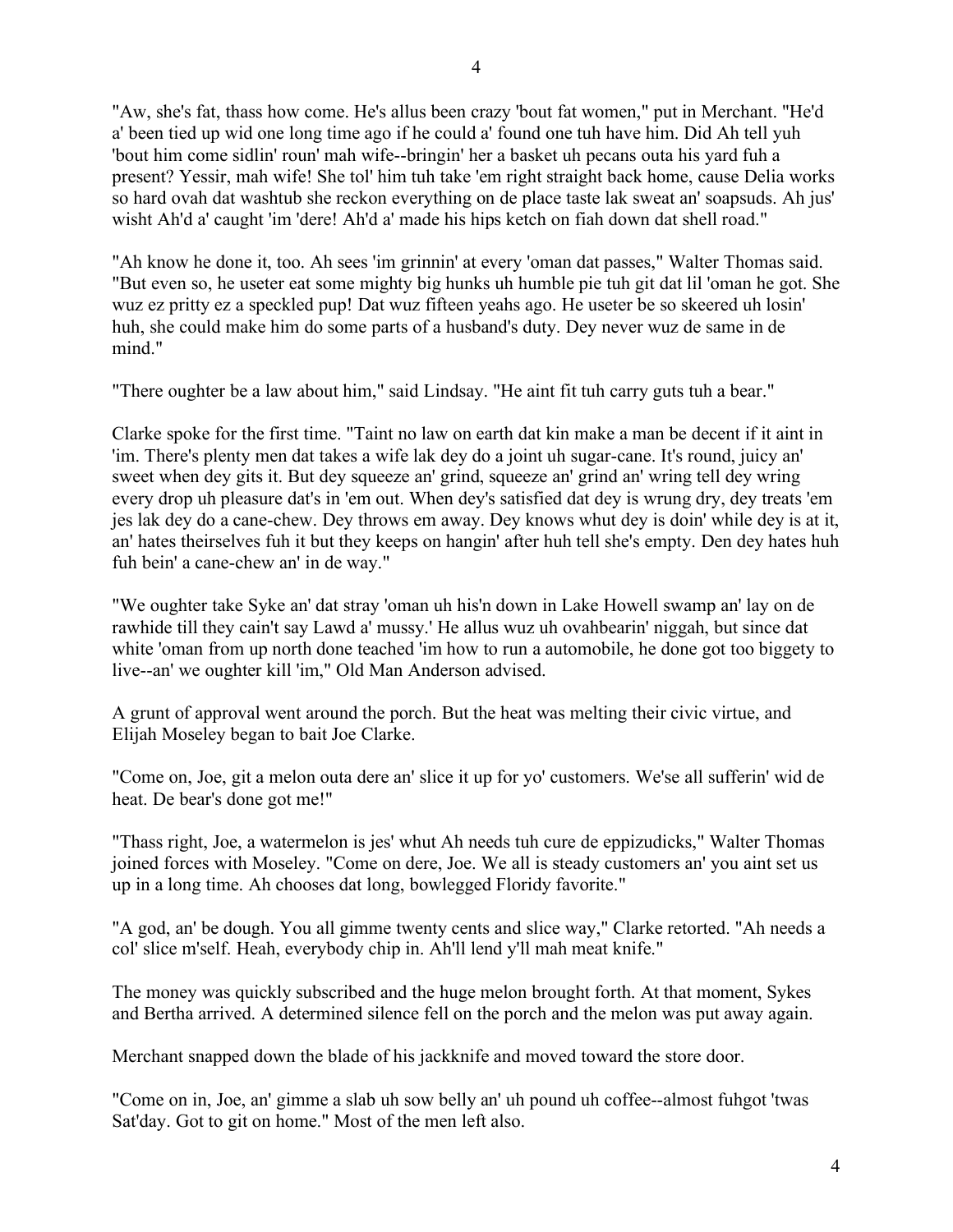Just then Delia drove past on her way home, as Sykes was ordering magnificently for Bertha. It pleased him for Delia to see.

"Git whutsoever yo' heart desires, Honey. Wait a minute, Joe. Give huh two bottles uh strawberry soda-water, uh quart uh parched ground-peas, an' a block uh chewin' gum."

With all this they left the store, with Sykes reminding Bertha that this was his town and she could have it if she wanted it.

The men returned soon after they left, and held their watermelon feast.

"Where did Syke Jones git da 'oman from nohow?" Lindsay asked.

"Ovah Apopka. Guess dey musta been cleanin' out de town when she lef'. She don't look lak a thing but a hunk uh liver wid hair on it."

"Well, she sho' kin squall," Dave Carter contributed. "When she gits ready tuh laff, she jes' opens huh mouf an' latches it back tuh de las' notch. No ole grandpa alligator down in Lake Bell ain't got nothin' on huh."

\*\*\*\*\*

Bertha had been in town three months now. Sykes was still paying her room rent at Della Lewis'- -the only house in town that would have taken her in. Sykes took her frequently to Winter Park to "stomps." He still assured her that he was the swellest man in the state.

"Sho' you kin have dat lil' ole house soon's Ah kin git dat 'oman outa dere. Everything b'longs tuh me an' you sho' kin have it. Ah sho' 'bominates uh skinny 'oman. Lawdy, you sho' is got one portly shape on you! You kin git anything you wants. Dis is mah town an' you sho' kin have it."

Delia's work-worn knees crawled over the earth in Gethsemane and up the rocks of Calvary many, many times during these months. She avoided the villagers and meeting places in her efforts to be blind and deaf. But Bertha nullified this to a degree, by coming to Delia's house to call Sykes out to her at the gate.

Delia and Sykes fought all the time now with no peaceful interludes. They slept and ate in silence. Two or three times Delia had attempted a timid friendliness, but she was repulsed each time. It was plain that the breaches must remain agape.

The sun had burned July to August. The heat streamed down like a million hot arrows, smiting all things living upon the earth. Grass withered, leaves browned, snakes went blind in shedding and men and dogs went mad. Dog days!

Delia came home one day and found Sykes there before her. She wondered, but started to go on into the house without speaking, even though he was standing in the kitchen door and she must either stoop under his arm or ask him to move. He made no room for her. She noticed a soap box beside the steps, but paid no particular attention to it, knowing that he must have brought it there. As she was stooping to pass under his outstretched arm, he suddenly pushed her backward, laughingly.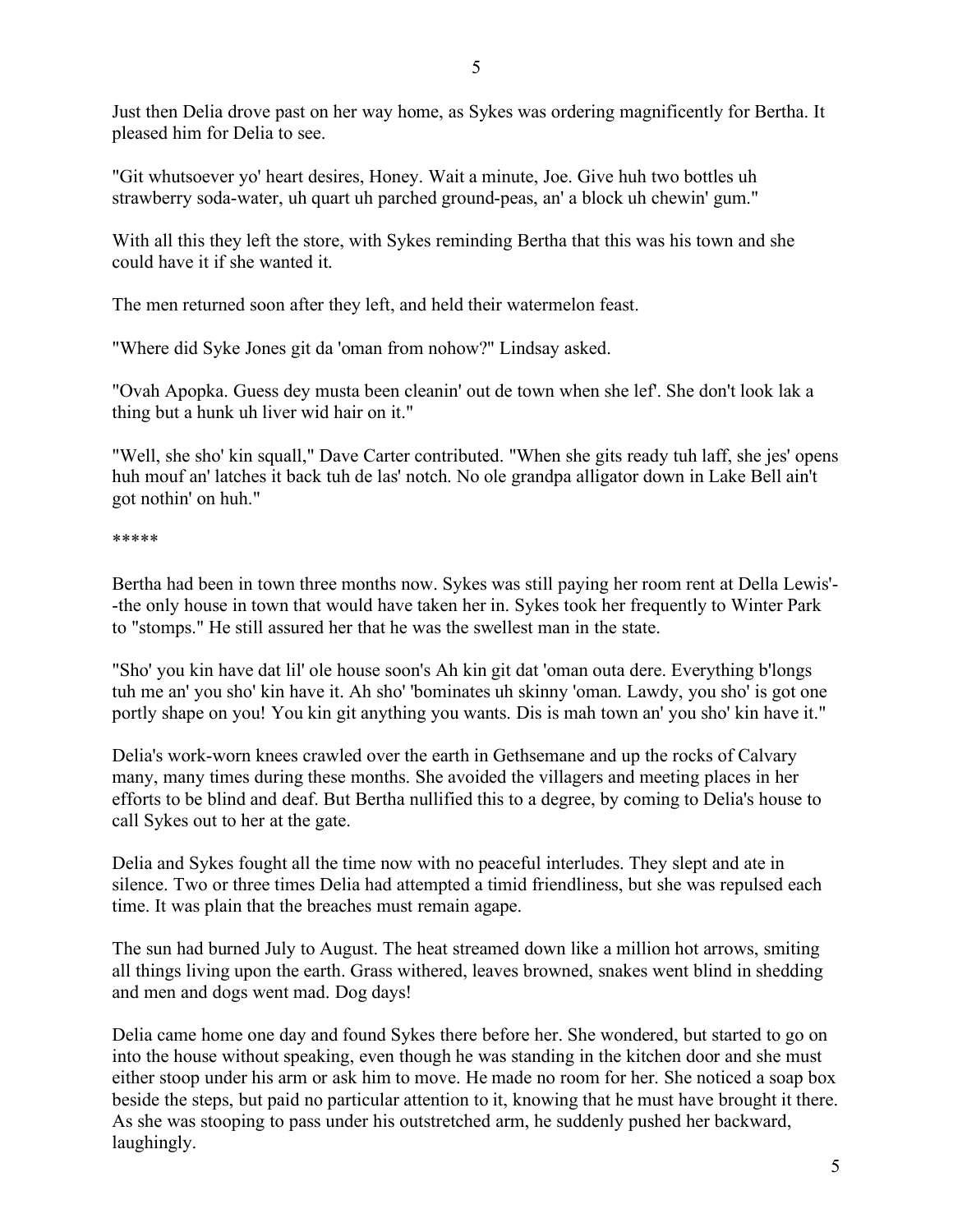"Look in de box dere Delia, Ah done brung yuh somethin'!"

She nearly fell upon the box in her stumbling, and when she saw what it held, she all but fainted outright.

6

"Syke! Syke, mah Gawd! You take dat rattlesnake 'way from heah! You gottuh. Oh, Jesus, have mussy!"

"Ah aint gut tuh do nuthin' uh de kin'--fact is Ah aint got tuh do nothin' but die. Taint no use uh you puttin' on airs makin' out lak you skeered uh dat snake--he's gointer stay right heah tell he die. He wouldn't bite me cause Ah knows how tuh handle 'im. Nohow he wouldn't risk breakin' out his fangs 'gin yo' skinny laigs."

"Naw, now Syke, don't keep dat thing 'roun' heah tuh skeer me tuh death. You knows Ah'm even feared uh earth worms. Thass de biggest snake Ah evah did see. Kill 'im Syke, please."

"Doan ast me tuh do nothin' fuh yuh. Goin' roun' trying' tuh be so damn asterperious. Naw, Ah aint gonna kill it. Ah think uh damn sight mo' uh him dan you! Dat's a nice snake an' anybody doan lak 'im kin jes' hit de grit."

The village soon heard that Sykes had the snake, and came to see and ask questions.

"How de hen-fire did you ketch dat six-foot rattler, Syke?" Thomas asked.

"He's full uh frogs so he caint hardly move, thass how. Ah eased up on 'm. But Ah'm a snake charmer an' knows how tuh handle 'em. Shux, dat aint nothin'. Ah could ketch one eve'y day if Ah so wanted tuh."

"Whut he needs is a heavy hick'ry club leaned real heavy on his head. Dat's de bes 'way tuh charm a rattlesnake."

"Naw, Walt, y'll jes' don't understand dese diamon' backs lak Ah do," said Sykes in a superior tone of voice.

The village agreed with Walter, but the snake stayed on. His box remained by the kitchen door with its screen wire covering. Two or three days later it had digested its meal of frogs and literally came to life. It rattled at every movement in the kitchen or the yard. One day as Delia came down the kitchen steps she saw his chalky-white fangs curved like scimitars hung in the wire meshes. This time she did not run away with averted eyes as usual. She stood for a long time in the doorway in a red fury that grew bloodier for every second that she regarded the creature that was her torment.

That night she broached the subject as soon as Sykes sat down to the table.

"Syke, Ah wants you tuh take dat snake 'way fum heah. You done starved me an' Ah put up widcher, you done beat me an Ah took dat, but you done kilt all mah insides bringin' dat varmint heah."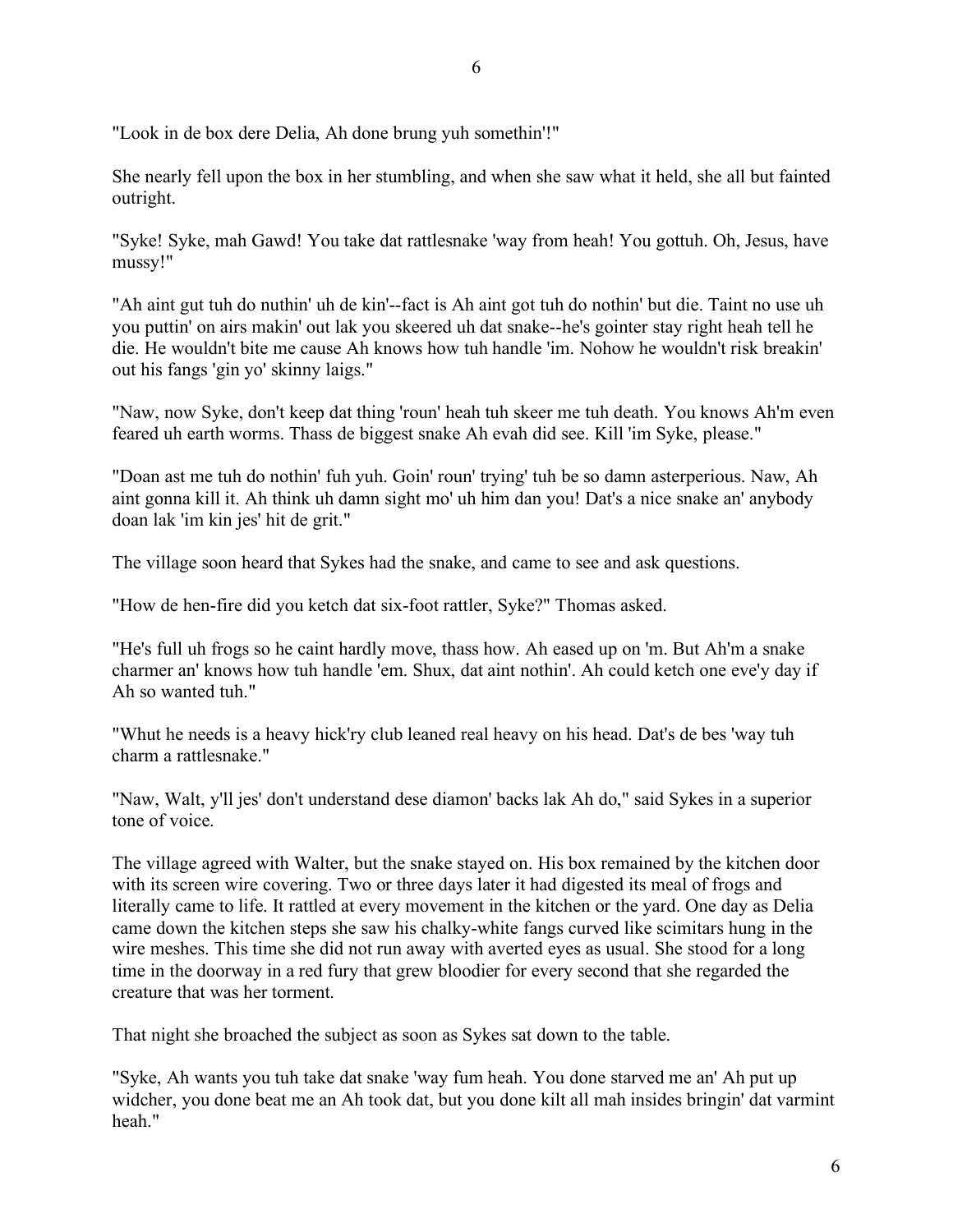Sykes poured out a saucer full of coffee and drank it deliberately before he answered her.

"A whole lot Ah keer 'bout how you feels inside uh out. Dat snake aint goin' no damn wheah till Ah gits ready fuh 'im tuh go. So fur as beatin' is concerned, yuh aint took near all dat you gointer take ef yuh stay 'roun' me."

Delia pushed back her plate and got up from the table. "Ah hates you, Sykes," she said calmly. "Ah hates you tuh de same degree dat Ah useter love yuh. Ah done took an' took till mah belly is full up tuh mah neck. Dat's de reason Ah got mah letter fum de church an' moved mah membership tuh Woodbridge--so Ah don't haf tuh take no sacrament wid yuh. Ah don't wantuh see yuh 'roun' me atall. Lay 'roun' wid dat 'oman all yuh wants tuh, but gwan 'way fum me an' mah house. Ah hates yuh lak uh suck-egg dog."

Sykes almost let the huge wad of corn bread and collard greens he was chewing fall out of his mouth in amazement. He had a hard time whipping himself up to the proper fury to try to answer Delia.

"Well, Ah'm glad you does hate me. Ah'm sho' tiahed uh you hangin' ontuh me. Ah don't want yuh. Look at yuh stringey ole neck! Yo' rawbony laigs an' arms is enough tuh cut uh man tuh death. You looks jes' lak de devvul's doll-baby tuh me. You cain't hate me no worse dan Ah hates you. Ah been hatin' you fuh years."

"Yo' ole black hide don't look lak nothin' tuh me, but uh passle uh wrinkled up rubber, wid yo' big ole yeahs flappin' on each side lak uh paih uh buzzard wings. Don't think Ah'm gointuh be run 'way fum mah house neither. Ah'm goin' tuh de white folks bout you, mah young man, de very nex' time you lay yo' han's on me. Mah cup is done run ovah." Delia said this with no signs of fear and Sykes departed from the house, threatening her, but made not the slightest move to carry out any of them.

That night he did not return at all, and the next day being Sunday, Delia was glad she did not have to quarrel before she hitched up her pony and drove the four miles to Woodbridge.

She stayed to the night service--"love feast"--which was very warm and full of spirit. In the emotional winds her domestic trials were borne far and wide so that she sang as she drove homeward.

"Jurden water, black an' col'

Chills de body, not de soul

An' Ah wantah cross Jurden in uh calm time."

She came from the barn to the kitchen door and stopped.

"Whut's de mattah, ol' satan, you aint kickin' up yo' racket?" She addressed the snake's box. Complete silence. She went on into the house with a new hope in its birth struggles. Perhaps her threat to go to the white folks had frightened Sykes! Perhaps he was sorry! Fifteen years of misery and suppression had brought Delia to the place where she would hope anything that looked towards a way over or through her wall of inhibitions.

She felt in the match safe behind the stove at once for a match. There was only one there.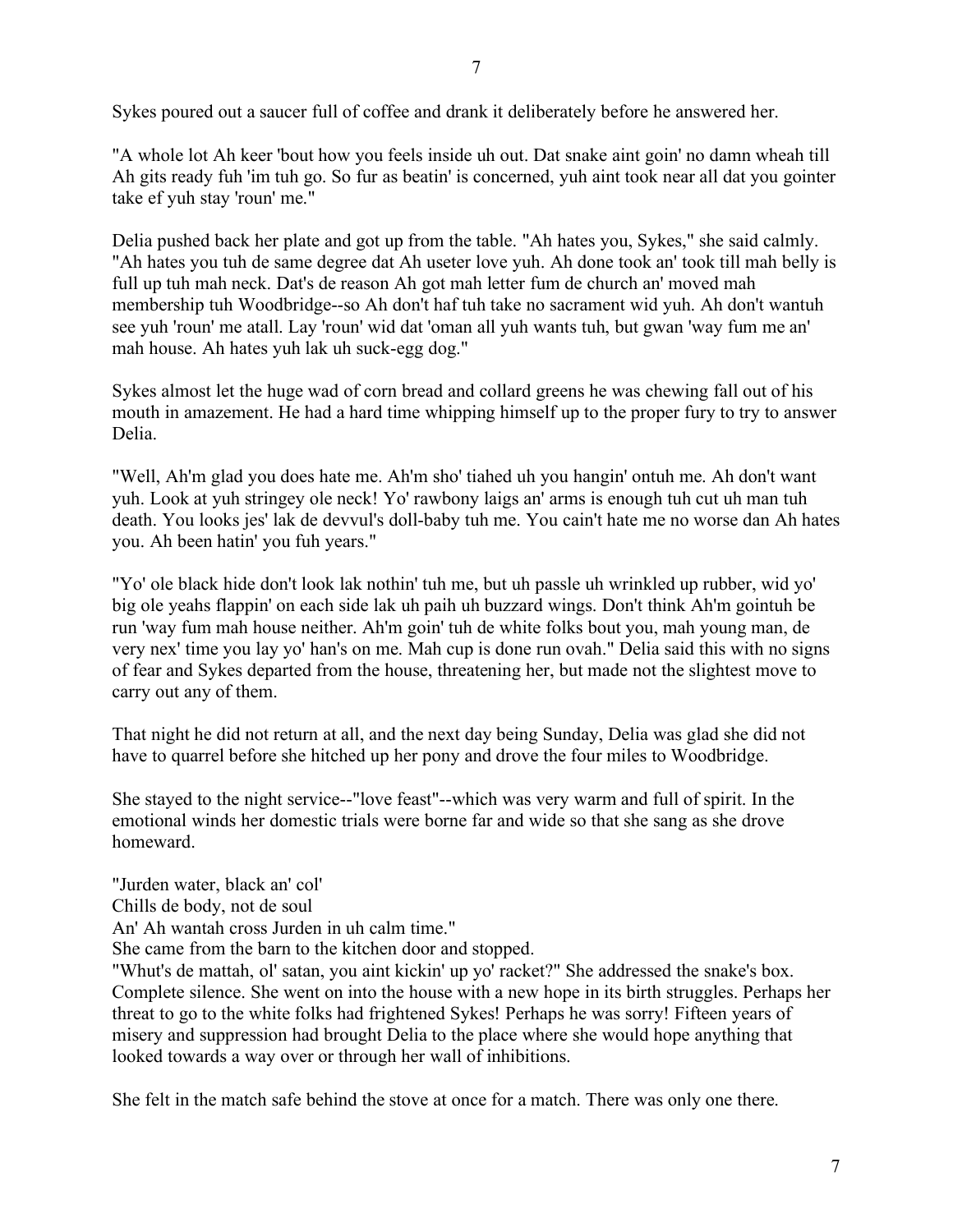"Dat niggah wouldn't fetch nothin' heah tuh save his rotten neck, but he kin run thew whut Ah brings quick enough. Now he done toted off nigh on tuh haff uh box uh matches. He done had dat 'oman heah in mah house, too."

Nobody but a woman could tell how she knew this even before she struck the match. But she did and it put her into a new fury.

Presently she brought in the tubs to put the white things to soak. This time she decided she need not bring the hamper out of the bedroom; she would go in there and do the sorting. She picked up the pot-bellied lamp and went in. The room was small and the hamper stood hard by the foot of the white iron bed. She could sit and reach through the bedposts--resting as she worked.

"Ah wantah cross Jurden in uh calm time," she was singing again. The mood of the "love feast" had returned. She threw back the lid of the basket almost gaily. Then, moved by both horror and terror, she sprang back toward the door. There lay the snake in the basket! He moved sluggishly at first, but even as she turned round and round, jumped up and down in an insanity of fear, he began to stir vigorously. She saw him pouring his awful beauty from the basket upon the bed, then she seized the lamp and ran as fast as she could to the kitchen. The wind from the open door blew out the light and the darkness added to her terror. She sped to the darkness of the yard, slamming the door after her before she thought to set down the lamp. She did not feel safe even on the ground, so she climbed up in the hay barn.

There for an hour or more she lay sprawled upon the hay a gibbering wreck.

Finally, she grew quiet, and after that, coherent thought. With this, stalked through her a cold, bloody rage. Hours of this. A period of introspection, a space of retrospection, then a mixture of both. Out of this an awful calm.

"Well, Ah done de bes' Ah could. If things aint right, Gawd knows taint mah fault."

She went to sleep--a twitch sleep--and woke up to a faint gray sky. There was a loud hollow sound below. She peered out. Sykes was at the wood-pile, demolishing a wire-covered box.

He hurried to the kitchen door, but hung outside there some minutes before he entered, and stood some minutes more inside before he closed it after him.

The gray in the sky was spreading. Delia descended without fear now, and crouched beneath the low bedroom window. The drawn shade shut out the dawn, shut in the night. But the thin walls held back no sound.

"Dat ol' scratch is woke up now!" She mused at the tremendous whirr inside, which every woodsman knows, is one of the sound illusions. The rattler is a ventriloquist. His whirr sounds to the right, to the left, straight ahead, behind, close under foot--everywhere but where it is. Woe to him who guesses wrong unless he is prepared to hold up his end of the argument! Sometimes he strikes without rattling at all.

Inside, Sykes heard nothing until he knocked a pot lid off the stove while trying to reach the match safe in the dark. He had emptied his pockets at Bertha's.